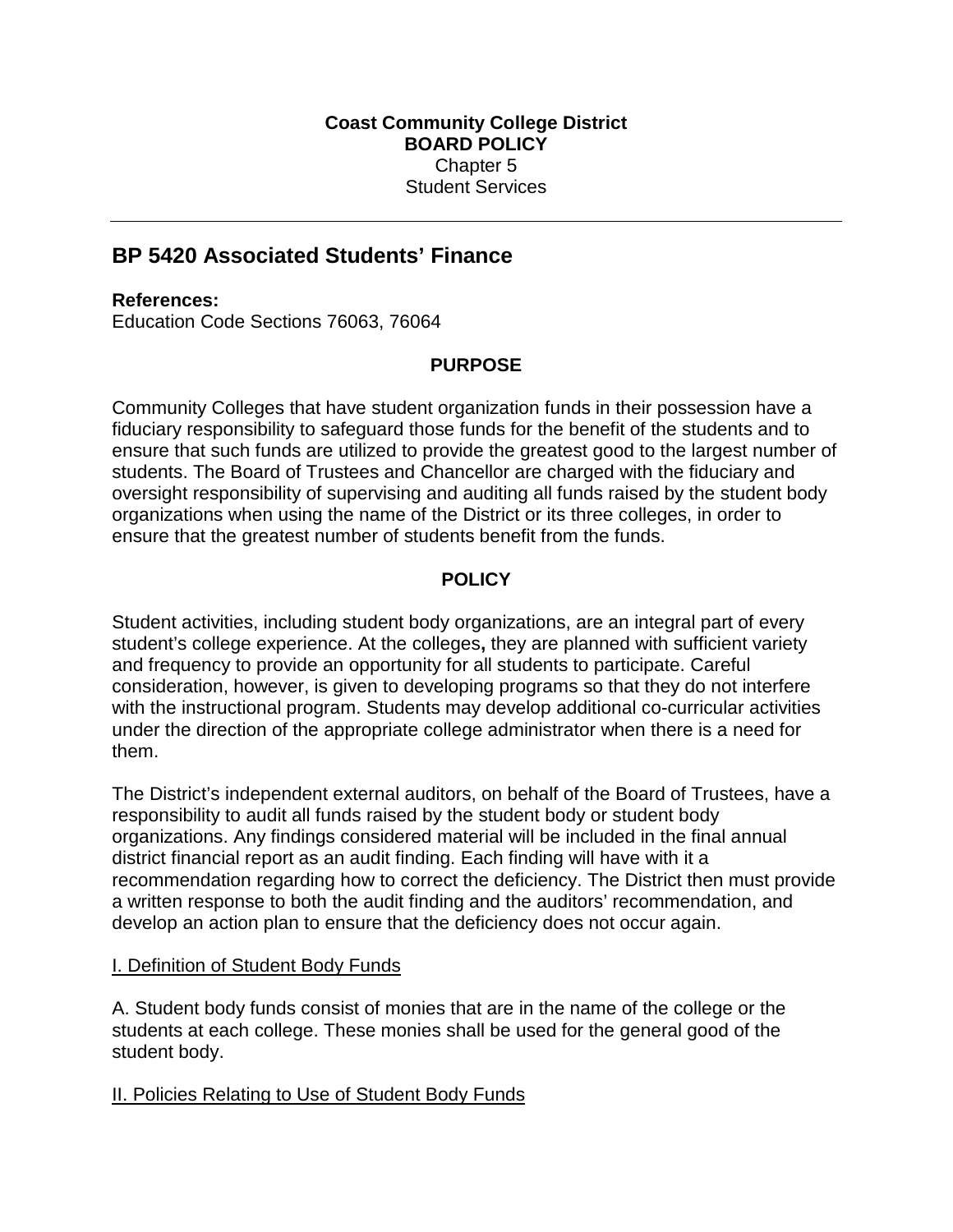A. The Board of Trustees, with the recommendation of the Associated Student Government, shall approve in advance any proposed college associated student fund expenditure which is a:

1. Budget line item or aggregate expenditures requested by a non-student group, organization or individual that exceed \$100,000 in one fiscal year for any project or program requested by a non student group, organization or individual;

2. Requires a commitment of funds beyond one **fiscal** year.

B. All funds shall be expended according to procedures established by the Associated Students of each college, subject to the approval of each of the following three persons, which shall be obtained each time before any funds are expended:

1. The College President, or designee;

2. The employee who is the designated advisor of the particular student body organization; and

3. The President, or other designee, of the student body organization.

C. Purchases or expenses paid for by a student body fund shall be used for the general welfare of the students.

D. The Chancellor of the Coast Community College District is responsible for all funds raised by activities of the student body, in their origin and disbursement. The Chancellor or Board of Trustees is authorized to order an audit of student body finances. Should it be found that any procedure or specific form which has been agreed upon has not been followed, orders or instructions may be issued to correct the conditions. Such an audit, in each instance, shall determine the following factors:

1. Proper Accounting. That the funds of the student body have been properly accounted for, including verification insofar as it is practicable of cash receipts, disbursements and balances.

2. Solvency. That the student body is solvent or in a satisfactory financial condition, with special reference to cash on hand and unpaid obligations.

3. Efficiency. That efficient methods and procedures are used in accounting and controlling cash transactions. The Chancellor shall present recommendations for any changes in methods and procedures as are judged necessary to produce the desired efficiency.

E. All expenditures of the student body monies shall conform to the provisions of California Education Code, Sections 76063 and 76064.